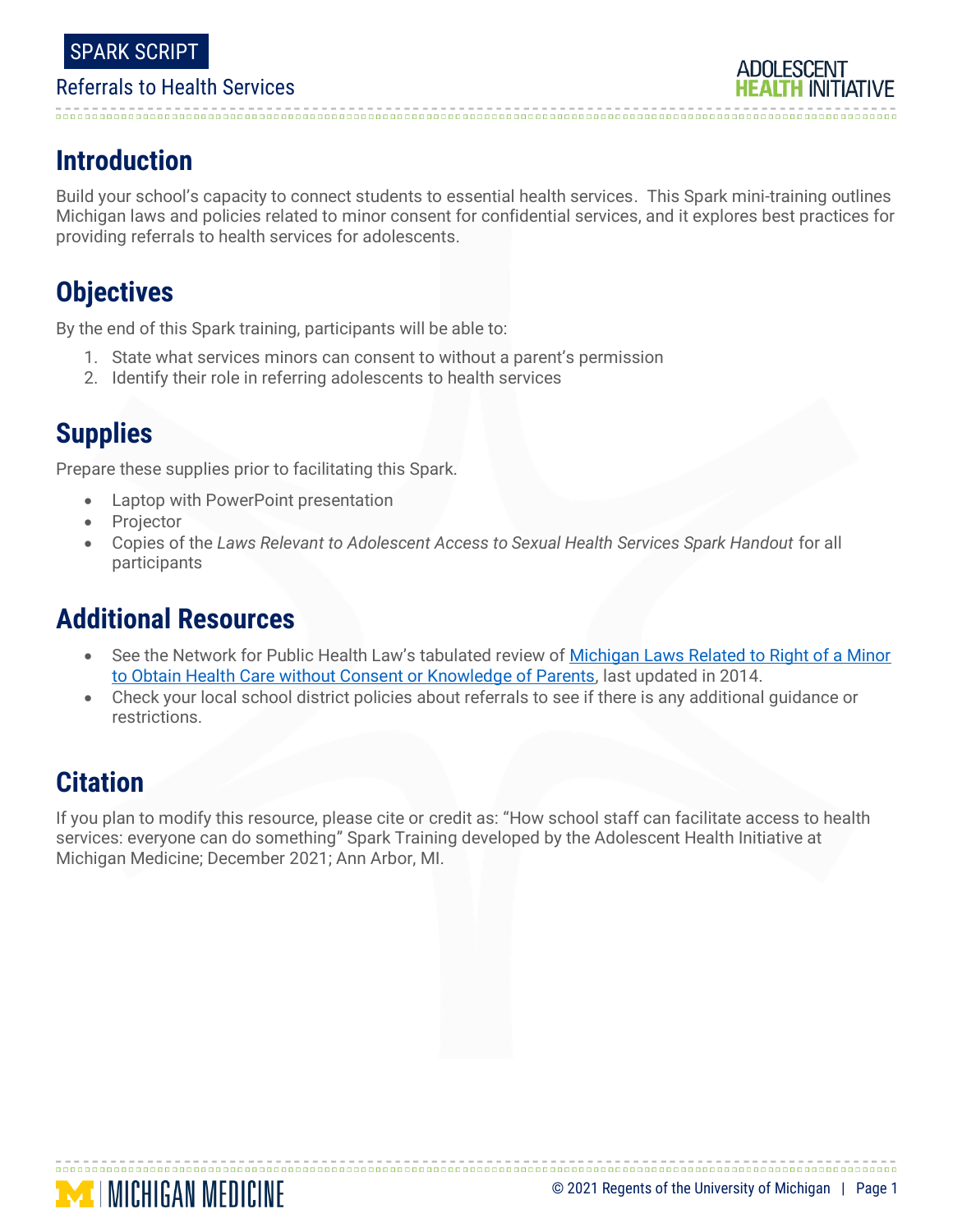

**ADOLESCENT** 



# **Intro/Hook** (3 minutes)

## $\Box$  1 – TITLE SLIDE

#### **Introduce yourself/yourselves.**

Today we're going to do a 15-minute mini-training, also called a Spark, which is intended to "spark" discussion and learning. In this Spark, we'll focus on the role school staff can play in facilitating access to health services for students – especially when it relates to sensitive topics like sexual health. Sometimes, teachers and other school personnel are uncertain about what they can and cannot say to students about sexual health services – like STD testing and pregnancy prevention – within the limitations of Michigan law and school policies. Hopefully, this discussion will help clarify the issues.

## **2 - SCENARIO: MR. BROWN AND JAMES**

First, I'm going to read a scenario about an interaction between a Math teacher and a student. As I read aloud, be thinking about ways the adult could handle the situation.

### $\Box$  3 – MR. BROWN

**The** "I'm a high school Math teacher. One of my students, James, came to me after class yesterday to confide that he is concerned that he might have an STD after finding out that his partner was with someone else at a recent party. He wondered if I knew where he could go for testing. Our school doesn't have any policies about referring students for those types of services, and I was caught off guard. This isn't the first time a student has come to me with an issue. I've sent others to the guidance counselor, but I recently learned that she calls their parents. James's parents are very conservative and would be really upset if they found out he was having sex. I told him I would get back with him today. I feel like I am in a bind…"

#### [Pause.]

Okay, now let's hear from the student.

## $-4 - JAMES$

**The "**My name is James. It took me a few days to get up the nerve, but I talked to my Math teacher, Mr. Brown, yesterday after class. I told him that I heard my partner Chris was with someone else at a party recently, and I think I should get tested for STDs. We don't have a clinic in our school so I asked Mr. Brown where I could go without telling my parents. They'd freak out if they knew I was doing that. Mr. Brown said he understood that I needed this to stay private, and said he needed to do some checking to give me the best information. I would have gone to our Counselor, Ms. Wilson, but I heard she calls kids' parents when they ask about this kind of thing. Mr. Brown has always been someone I trust so I'm sure he'll be able to help me tomorrow…"

## $\Box$  5 – DISCUSSION

**MENGAN MEDICINE** 

What are your first reactions to this scenario?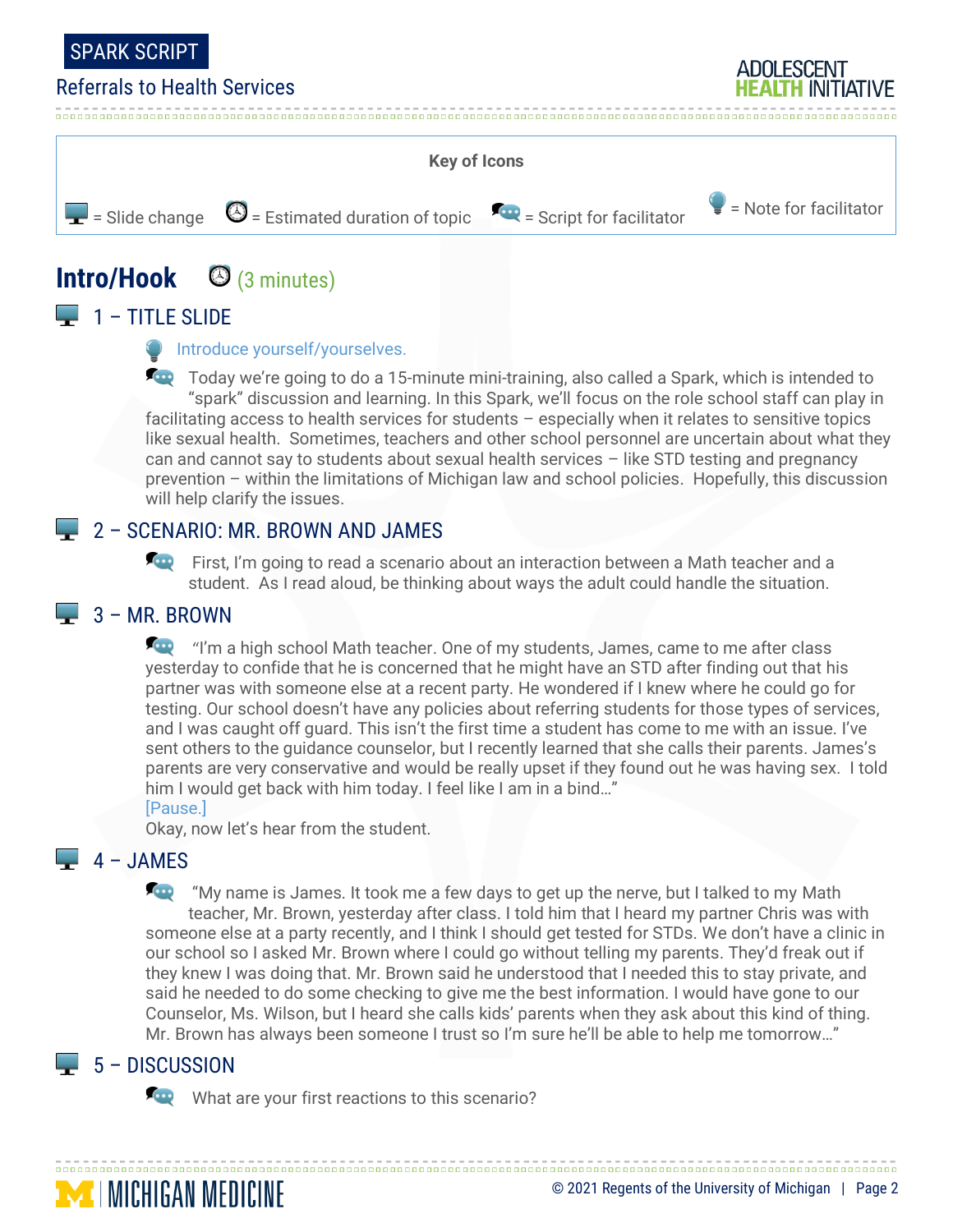



Invite audience to share their thoughts. Ask the following questions and allow for brief discussion.

How realistic is this scenario? Could you imagine this happening in your school? What do you think the intent of the teacher might be? What are the possible outcomes in this scenario?

# **Key Concepts** (15 minutes)

## $\Box$  6 – THE NEED

Many adults feel uncomfortable talking with young people about sex. Some are concerned that talking about it will send a message that they're encouraging risky behaviors, and others may just not know what they should say or are allowed to say. At the same time, data from the 2015 Youth Risk Behavior Survey show that over one fourth of high school students were sexually active.

Of these teens, 55% did not use a condom the last time they had intercourse, and a full two thirds did not use any form of medically prescribed birth control.

## 7 – THE NEED

**Despite guidelines from the Centers for Disease Control and Prevention calling for sexually** active individuals age 13 and up to be tested for HIV, only 13.5% have never been tested, according to the Youth Risk Behavior Survey.

When we look specifically at Michigan, the trends are similar. In 2015, nearly 14,000 Michigan teens were diagnosed with chlamydia. Cases were diagnosed in every county in the state. Teens ages 15-19 are four times more likely to have chlamydia than the overall adult population. This is especially important because chlamydia is a leading cause of infertility.

Connecting teens to services where they can get testing and treatment for HIV and other STDs, as well as effective birth control is vital to improving the sexual health of young people in Michigan.

## **8 – SEX EDUCATION: IMPORTANT BUT NOT ENOUGH**

Most schools include information about sexual health in health classes. However, teens may be "book smart" about sexual health and still not know where to access contraception or STD testing and treatment. Our role as adults is to help them find where they can go to get the services they need.

## 9 – SURVEY OF PARENTS & SCHOOL STAFF

To help us understand how teachers and parents feel about how school staff should handle this issue, Michigan Department of Education, in partnership with the Michigan Department of Health and Human Services, surveyed teachers and parents about their knowledge, attitudes, and comfort making referrals. It turns out that parents in particular believe that the school has an important role in helping students connect to sexual health services.

## 10 – IT IS PART OF THE SCHOOL'S ROLE!

**MINICHIGAN MEDICINE** 

When asked about whether they agree or disagree with the statement "it is not the school's role to refer students for sexual health services," only 21% of school staff and 13% of parents agreed or strongly agreed. Let's think about that for a second, since the statement is phrased in the negative. That means that most teachers – and even more parents – believe that the school should have a role in referring students for sexual health services.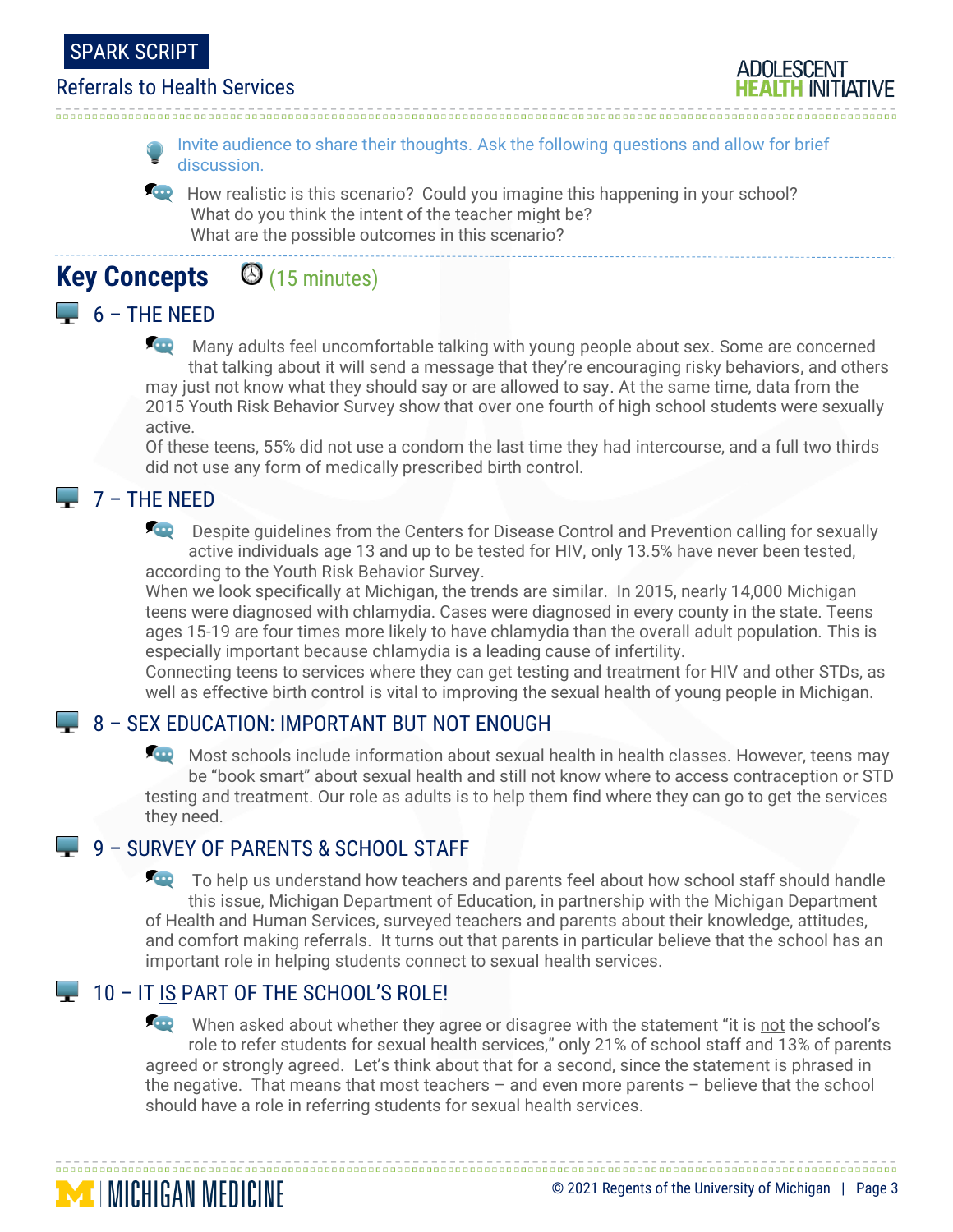### $\Box$  11 – BARRIERS

**Con** On the survey, more than a third of school staff indicated that they were comfortable referring students. But a number of school staff said that there were barriers.

#### Ask the audience:

Before we show the results of the survey, what kinds of issues do you think are the biggest barriers to school staff referring students for sexual health services?

**Allow a few moments for people to respond, then continue.** 

### $12 - BARRIERS$

Teachers were uncomfortable with giving a referral for three main reasons: **COL** 

Click through to reveal reasons on slide.

- 1. They don't think they have enough knowledge.
- 2. They don't think they were the appropriate person to make a referral.
- 3. They were worried about repercussions from parents, school, and law enforcement.

Which of these resonate most for you?

Allow a few moments for people to respond, then continue.

In this Spark, we want to address these three barriers so that you feel you are more knowledgeable, comfortable, and confident to help students access sexual health and other confidential services.

## 13 – THE PRIVATE DOCTOR AND CONFIDENTIALITY

Not surprisingly, school staff are most comfortable referring students to their family doctor. However, while minors are legally allowed to receive sexual health services without a parent's permission, in many health centers, confidentiality is not protected because of the way insurance companies are billed. Parents usually receive an Explanation of Benefits statement listing the services the minor received.

It can be very difficult to get confidential services, unless the person has Medicaid, which includes some protections for sexual health services, or when a teen receives care at health centers whose funding protects minor confidentiality. And we know from research that young people are more likely to seek sexual health services when they have the assurance of confidentiality. Health centers, school staff, and youth-serving professionals can all benefit from learning the basics about what Michigan laws allow or prohibit.

## 14 – MICHIGAN LAW: TRUE OR FALSE?

**Let's start with a quick quiz to see what you know about Michigan laws.** I will be reading four statements. Think to yourself whether you think each is TRUE or FALSE.

Note: statements are animated to appear one after each click, with the answer showing after the last click. Read each statement aloud before advancing to the next one.

- 1. Teens have the legal right to access confidential services (like mental health and substance use treatment and sexual health services) without a parent's consent.
- 2. Teens may access certain sexual health services (such as STI testing & birth control) when they are under the age of consent (16 ).
- 3. A family planning drug or device (including condoms) cannot be dispensed or prescribed on school grounds.

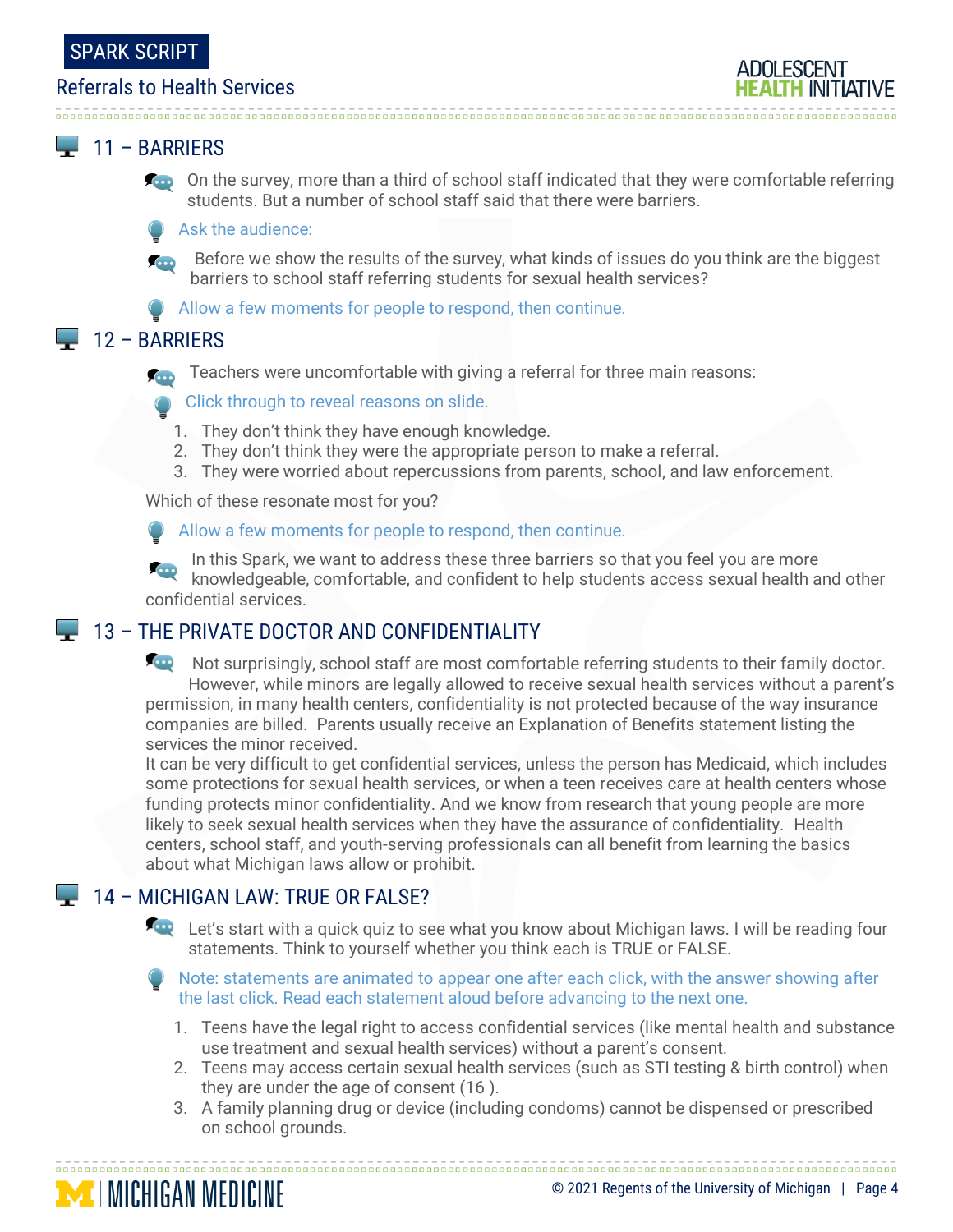#### SPARK SCRIPT

#### Referrals to Health Services

- 4. There is no state law that prohibits school staff from making referrals for STD testing and contraception to family planning agencies.
- 5. There is a state law that says that school staff cannot assist a student in obtaining an abortion or make referrals specifically for an abortion.

Allow a few moments for people to think, then click once more at the end to show the answer—all statements are true.



Reflect on this for a moment. What surprises you? Which statement were you least certain about?



Invite a few audience members to share, then continue.

**For** Here is a handout that explains some of the key Michigan laws in greater depth. Feel free to reference it later if you have more questions.

#### **15–THE LAW IN ACTION**

**Let's apply the law to some specific situations.** 

- Click through the slides so that the questions and then answers appear.
- 1. Are teachers required to work through the school counselor or nurse to give students referrals to outside agencies? Answer: **NO**
	- 2. Is the school counselor or teacher required to tell the parents if a student discloses that they are sexually active and would like to get birth control? Answer: **NO**
	- 3. Would a school counselor or teacher be allowed to tell a student where they can get contraception? Answer: **YES.** Does it matter if the health center also provides abortion services? Answer: **NO**
	- 4. Can a health teacher do a condom demonstration? **YES**

There are some limits to condoms in schools. For example, a teacher can pass a condom around a classroom for demonstration purposes, but it is against the law to distribute condoms on school property. Also, it is up to each district's sex ed advisory board to determine policy on what content is taught related to contraception.

This slide can be summarized by two main points. Point one: given that Michigan is a state where students can't access contraception in schools or even in a school-based health center, it becomes especially important that we help facilitate access to these services in the community if they are needed. Point 2: The fact that a teacher is not allowed to make a referral for abortion services does not mean that school staff can't make referrals for contraception or STD testing to a health center that provides abortions, like Planned Parenthood, for example. School staff can refer young people to health providers for health services and sexual health services, as long as they aren't referring that student for an abortion, even if those health providers also deliver access to abortion services. In Michigan, schools have local control and are able to make many policy decisions based on needs of their community and district. However, schools can't make a local policy that allows school staff to dispense condoms or contraception, or allows school staff to make a referral for an abortion. State law takes precedent.

## **16 – IMPORTANT CONSIDERATIONS**

**MINICHIGAN MEDICINE** 

**For** It's always best to encourage students to talk to their parents or other trusted adults about these issues. A school staff person can talk with the student about what that might look like and offer to be a part of the conversation.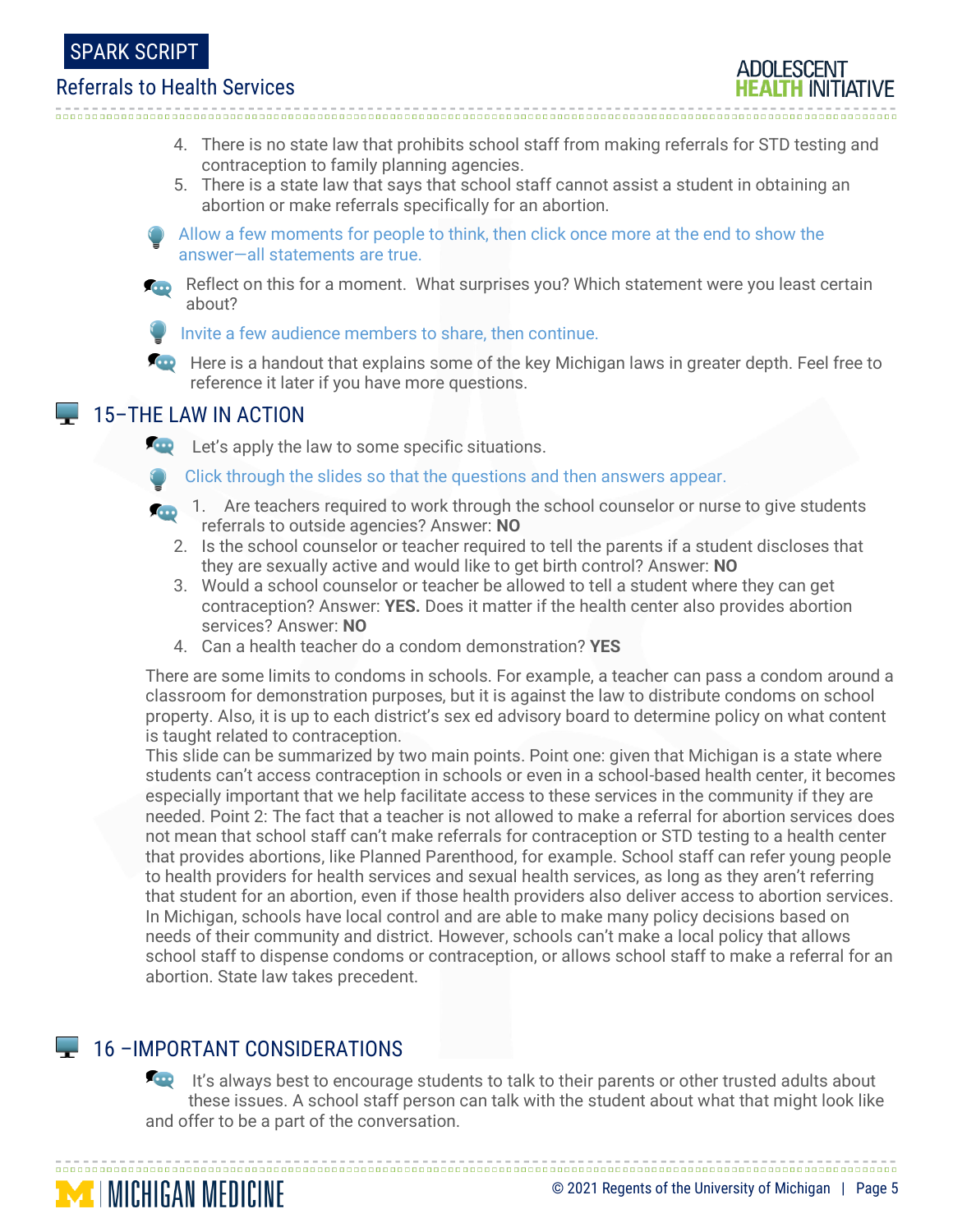

**ADOLESCENT** 

> There may be situations, however, where the student is adamant about not wanting their parent to know. In those situations, our first instinct is to refer to a counselor, school nurse, or a schoolbased health center.

And that makes sense, because these school professionals have more latitude to make confidential referrals, more training, and often more comfort in these areas.

BUT...students may not feel comfortable, have a rapport, or have easy access to these professionals. So ultimately everyone in the school needs to be informed and have the knowledge and skill to make referrals.

# **Application** (3 minutes)

## 17 – WE ALL PLAY A PART

No matter what your role, whether a teacher, counselor, nurse, administrative assistant, principal, or other role, you can help students access the health services they need. Most of us do this because we care about young people and we want them to be healthy and supported. Students tend to come to a school staff person for a reason. It's because they trust you and it often takes a lot of courage for them to confide in you. We want to make sure that all of you have the information, comfort, and resources to make the connection for students.

## $\Box$  18 – HOW WE CAN HELP

In addition to knowing the laws and making yourself available to talk to students, there are some other concrete steps you can take to help connect young people to the services they need. Here are some things that we have seen other sites use effectively in their schools.

- Develop a list of providers and resources that young people may need to access confidential health services.
- Identify staff in the building who are the "go to people" for helping students identify and access needed providers.
- Utilize student-developed posters or other PSA materials in highly visible areas.

What other ideas do you have?

## $19$  – REFERRAL LIST

A referral list can be a really helpful tool. Develop a list of providers and resources that young people may need to access confidential health services (e.g., suicide prevention, substance use, sexual assault, STD testing and treatment). The list can be vetted by school leaders and community partners.

When we surveyed school staff about whether their school had a referral list, most indicated that they were unsure. The list is only effective if people know about it and can easily access it!

## 20-POSTERS

Student-developed posters or other awareness materials can be put in bathroom stalls or other highly visible areas. These posters can be about a number of health-related topics, including sexual health. What other ideas do you have?

## 21– HOW WILL WE HELP?

**MINICHIGAN MEDICINE** 

Let's close with a think-pair-share discussion. Turn to the person sitting next to you, and discuss what role you could play.